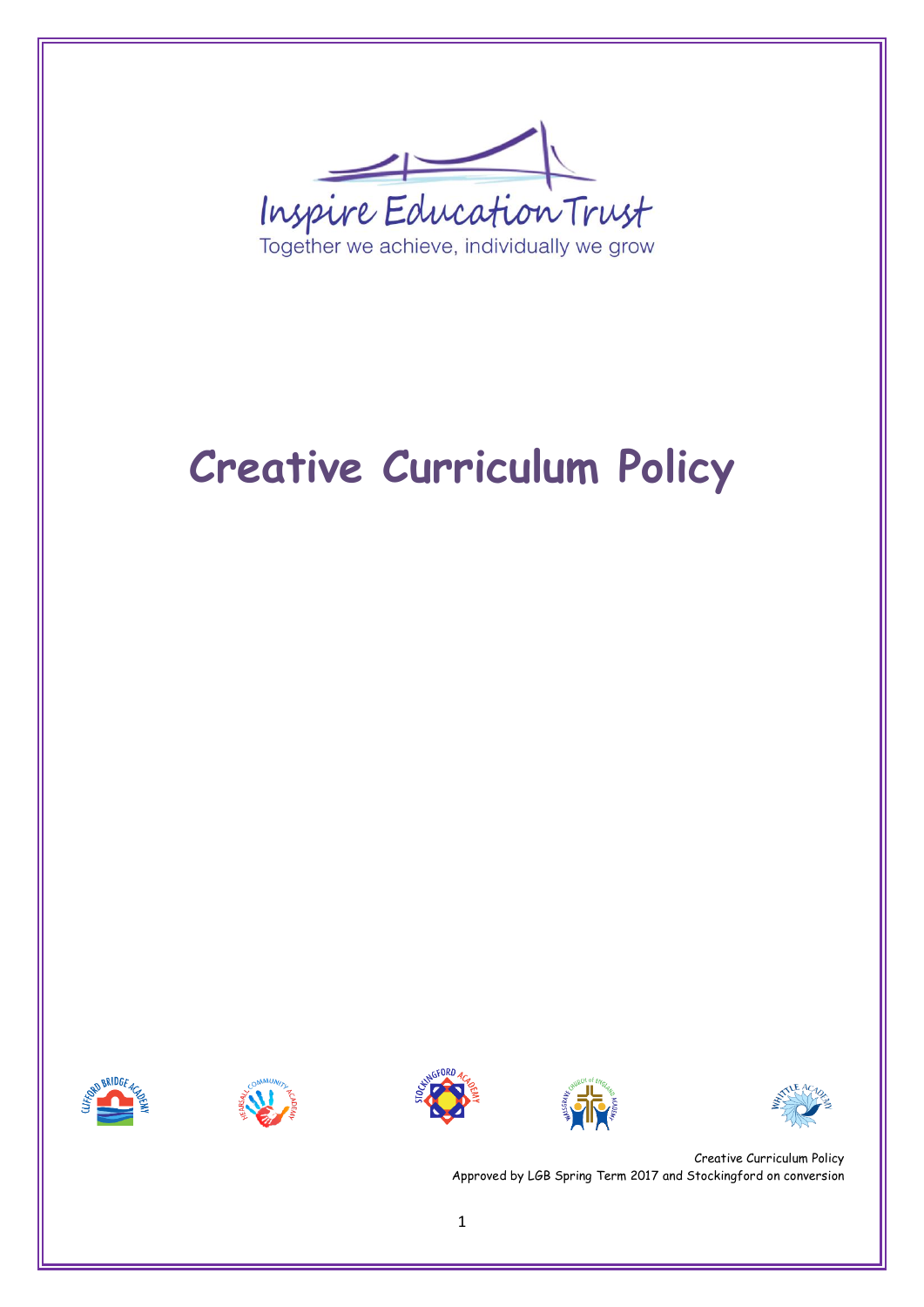# **Creative Curriculum Policy**

## **Creative learning encourages a climate for young people to explore how to apply their knowledge in original ways and with purpose.**

#### **Principles**

We are committed to providing quality and excellence through an exciting, stimulating curriculum that stretches and develops the child as a whole and to provide an education which will develop social skills and encourage children to become more active citizens within the school community, the local community and beyond.

### *Tell me and I forgot, Show me and I remember, Involve me and I understand.*

#### **Aims:**

The Creative Curriculum aims to:

- Provide a broad and balanced curriculum.
- Build up children's confidence and motivation to learn, using a range of learning and teaching styles.
- Embed key skills to prepare children for real-life and everyday situations.
- Provide opportunities to apply knowledge and learning in practical ways.
- Provide a creative approach to planning and delivery that will incorporate and embed key aspects of the National Curriculum, especially English and ICT.
- Provide enrichment opportunities where learning and teaching can take place beyond the classroom.
- Shape our curriculum to meet the needs of our children.
- Stimulate our children's natural curiosity and to give them the confidence to be curious.
- Allow our children to take risks.
- Teach skills through what motivates and interests our children.
- Include Launch, Engage and Enrich experiences in each theme to enable teachers to further inspire their pupils.
- Closely monitor and assess progression in attainment and application of skills throughout the curriculum.
- Help our children to transfer skills between different areas of the curriculum to encourage flexibility and resourcefulness, and to enable them to use their strengths in one area to overcome challenges in another.
- Ensure our children are active, motivated and enthusiastic learners.
- Ensure our children know what they are learning and why.
- Allow time to engage, reflect and review including peer and self-evaluation.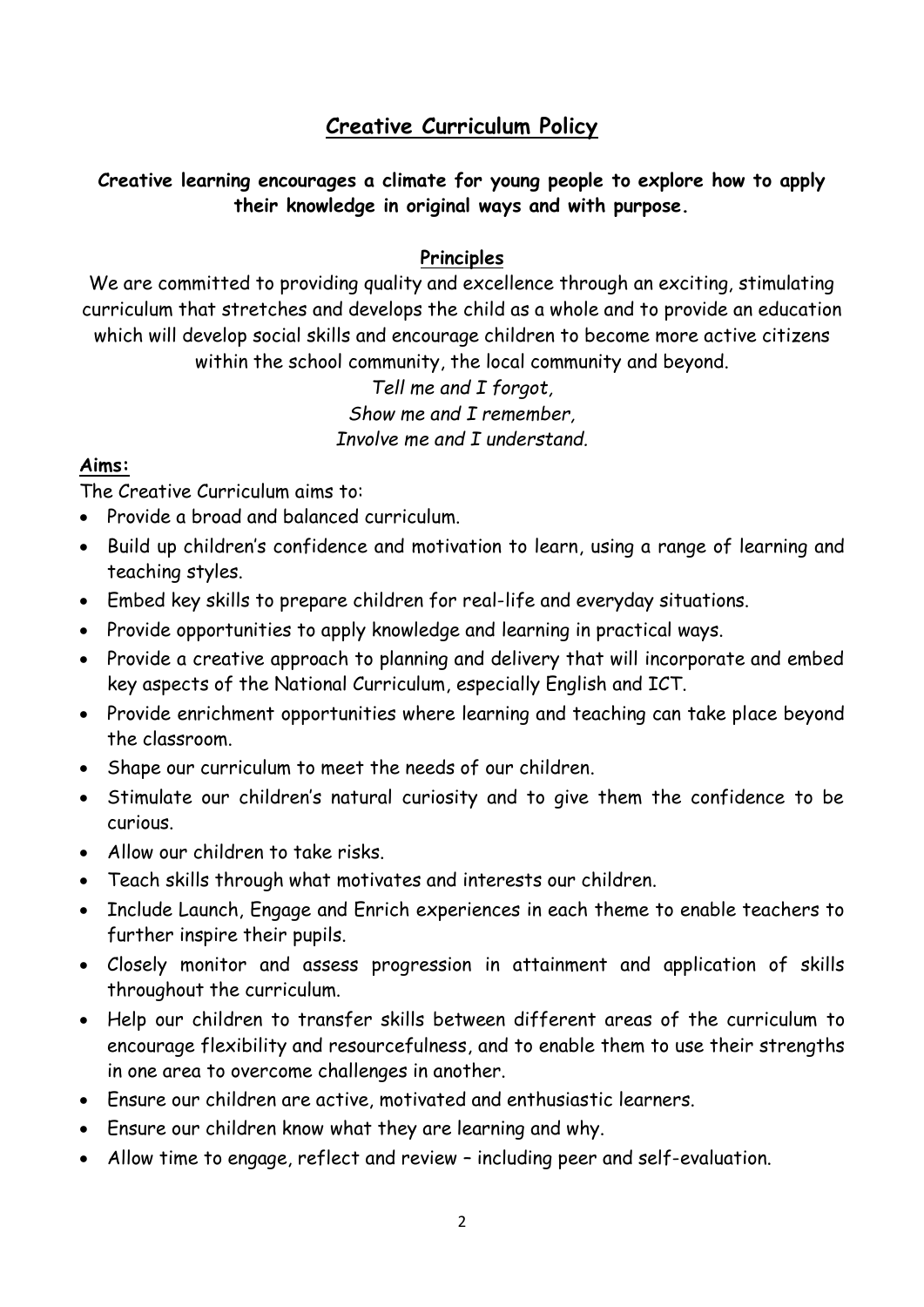- Use a wealth of relevant resources in classrooms, outdoors, in the local community and the wider area, including visits and visitors.
- Allow our children to demonstrate their learning in a variety of different ways including photographs, posters, products, presentations and performances.

## **Curriculum**

The Creative Curriculum has been organised through a 'theme based' approach which incorporates the key skills set out in the National Curriculum. The use of ICT is encouraged in all theme areas, both in the teaching of the theme and in the opportunities for children's independent learning. Each theme has a key curriculum driver, for example Humanities, STEM subjects or the Arts. Local studies are a focus in each year group. Class teachers are responsible for the delivery of the Creative Curriculum.

Although links can be made with all subjects, the following subjects are taught as dedicated, discrete sessions:

**Maths –** Maths skills are key to developing everyday skills, although links are made within the thematic curriculum through opportunities for **data handling, position, measurement and money**.

**English –** All aspects of the English curriculum, including **grammar, spelling, phonics, Guided Reading and Handwriting** are taught as discrete subjects as they build up basic skills. Opportunities to use and apply these skills are built into every thematic curriculum unit.

**RE –** RE is planned and delivered in accordance with the Coventry Syllabus.

**PE and Swimming –** These are delivered by teaching staff and additional specialised staff.

**MFL –** Spanish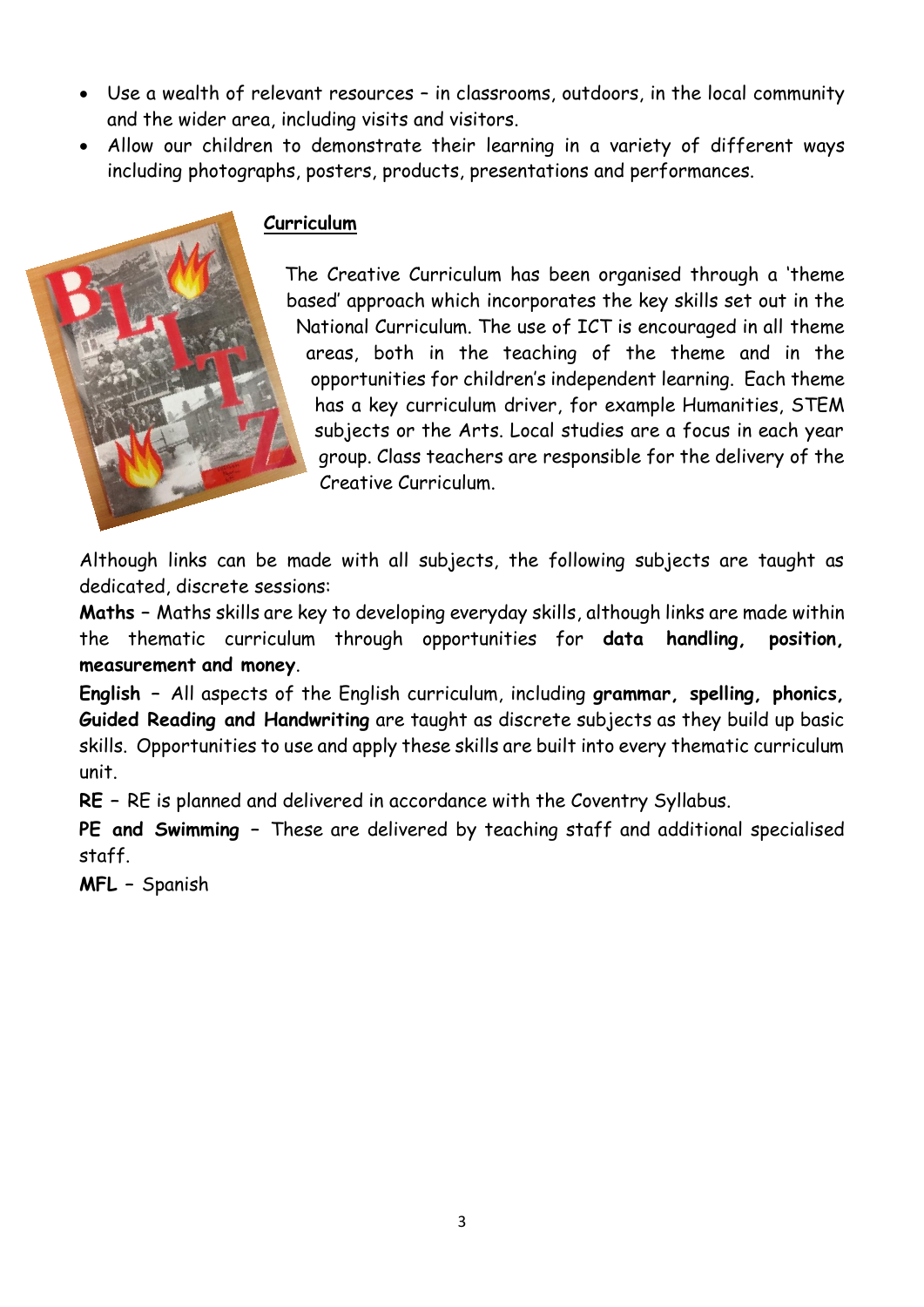

# **Enrichment Experiences / Links with Parents and the Community**

Teaching staff are encouraged to broaden the experience of the topics for the children through **trips, visitors into school**  and **shared experiences of the wider school community**, e.g. involvement with parents and school links etc.

Children's achievements are celebrated regularly through the school newsletters, displays in classrooms and shared areas, and in assemblies where children are encouraged to share their knowledge with the rest of the school. In addition to this we involve parents and the wider community in the following ways:

 Curriculum letters to parents sent at the start of each term, outlining key information about the theme.

Tailoring themes to national, local and school events e.g.

Olympic themed units, A special 'Blitz' theme to commemorate the importance of the Coventry Blitz.

- Inviting members of the community/parents to share experiences related to our themes.
- Termly 'Come and Share' afternoons where children have the opportunity to share the work that they have created through their theme.
- End of Year Reports broken down into Creative Curriculum themes.

#### **Creative Curriculum Planning**

Long Term Plans: These take the form of a Curriculum Overview which gives the overview of what themes will be taught and when. This also shows coverage of the three curriculum drivers and the local focuses each year.

Medium Term Plans: These take the form of Theme Overviews and Session Planners. These provide information about the key learning for each theme, based on an enquiry question, and give a short overview of what will be taught. These plans are crossreferenced with National Curriculum Objectives and the National Curriculum Breadth of study for each subject area to ensure full curriculum coverage.

Short Term Plans – These take the form of individual lesson plans. National Curriculum objectives are incorporated into planning.

When planning our theme lessons, we consider:

- How the theme will be launched (a 'wow' factor, that could be a visit, visitor or a trip).
- Opportunities for trips and visits from external agencies.
- What the learning outcomes will be and how the overall learning will be celebrated at the end of the theme e.g. class museum, festival, celebration day etc.
- Key Assessment Opportunities.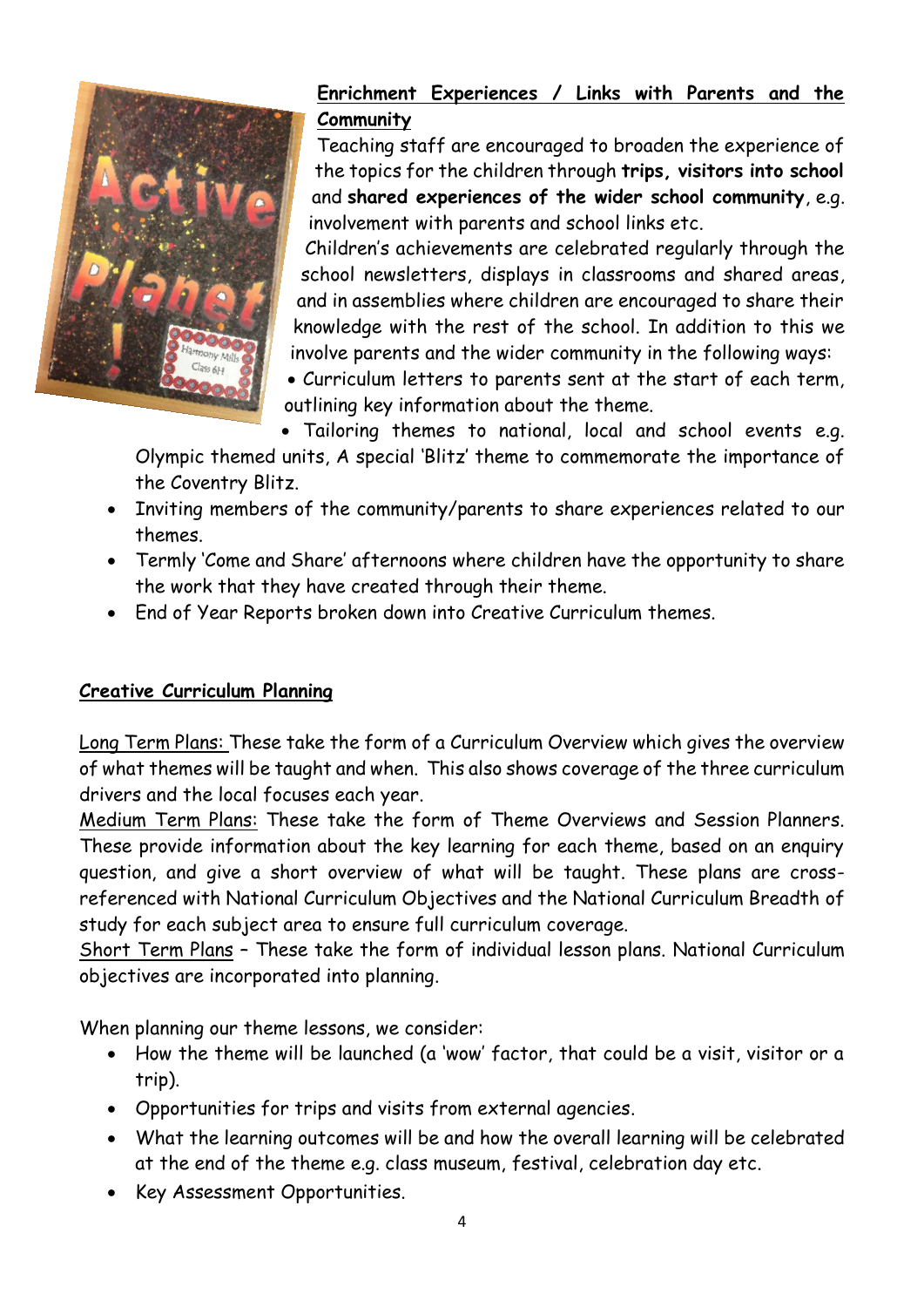There is flexibility in time tabling, and according to the learning sequence, core subjects do not have to be taught exclusively in the morning.

## **Assessment and Record Keeping**

Children are assessed according to the Key Skills and children who are below, at and above expectations are noted. At the end of the school year class teachers plot children on a whole class tracking sheet and a copy is given to the subject leader, Head teacher and next year's class teacher. Ongoing assessment includes:

- Theme books including children's comments
- Questioning and discussion
- Children's work exercise books, paper, posters, oral presentations, performances, photographs, videos etc.
- Self-assessment
- Peer assessment
- Formative assessment of children's' understanding such as a mind map

#### **Monitoring:**

Theme Books: These are monitored on a half-termly basis by members of the School Leadership Team. Expectations for Standards in theme books are outlined to staff. Theme Books may also be monitored by individual subject leaders.

Planning: Long and medium term planning is provided for staff by the MAT Teaching and Learning consultant and the Deputy Headteacher from Walsgrave. Short term planning is monitored on an on-going cycle throughout the term. Individual subject leaders may also monitor planning within their curriculum area.

Pupil Voice: As part of 'Bowled over by Books', children are invited to share their work and their views on the curriculum with the Head Teacher or members of the School Leadership team.

Lesson Observations: These take place as part of the cycle of school self-evaluation

#### **Equal Opportunities**

5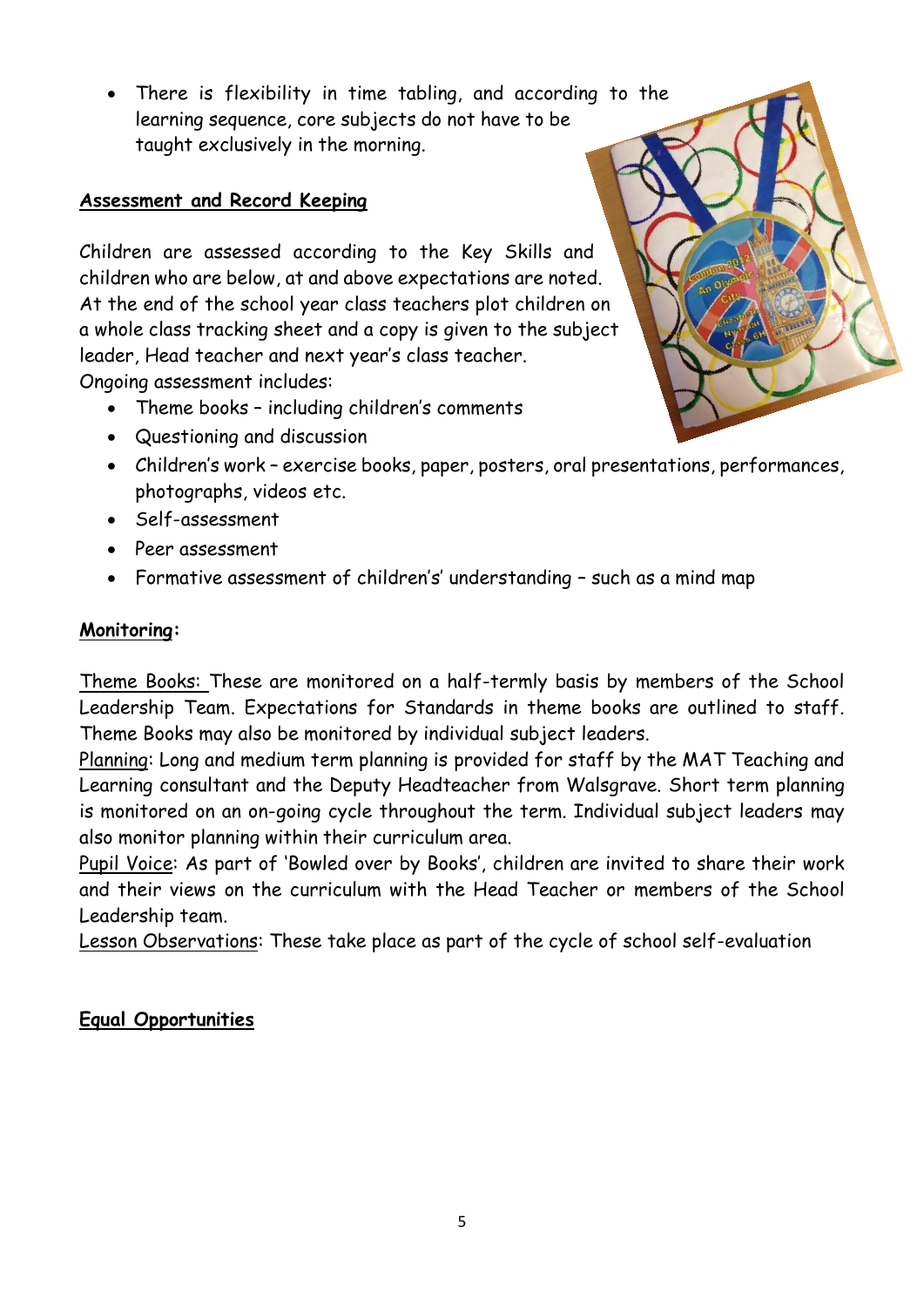We aim to give all children, irrespective of age, gender or ethnic origin equal opportunity to make maximum progress. It is expected that all children will be given the opportunity to learn in a creative and encouraging learning environment which encompasses a range of learning and teaching styles. All children are entitled to this as part of the ECM agenda. It is hoped that this approach will motivate and support children's learning at all levels including the Able and Talented, EAL and children identified with a Special Educational Need (SEND).



#### **Roles and Responsibilities**

The MAT Teaching and Learning Consultant, the Executive Principal, the Deputy Headteacher (Walsgrave) and Governing Body have overall responsibility for the Creative Curriculum.

They are responsible for overseeing the delivery of the Creative Curriculum and are supported by members of each school's Senior Leadership Team through:

- Regular formal and informal discussions with staff.
- Monitoring planning to ensure curriculum coverage.
- Carrying out book scrutinies alongside planning to ensure cross-curricular links are optimised.
- Observing learning and teaching to ensure progress is being made within the topics.
- Regular reviews of the curriculum through staff and pupil questionnaires and open dialogue.
- Making changes where necessary.
- Formulating an action plan to move the school forward.
- Speaking with the children about their learning.

All teaching staff are responsible for the planning and delivery of the curriculum on a day-to-day basis and for making cross-curricular links where appropriate. Staff make amendments to planning in order to optimise learning opportunities when they arise.

#### **Review**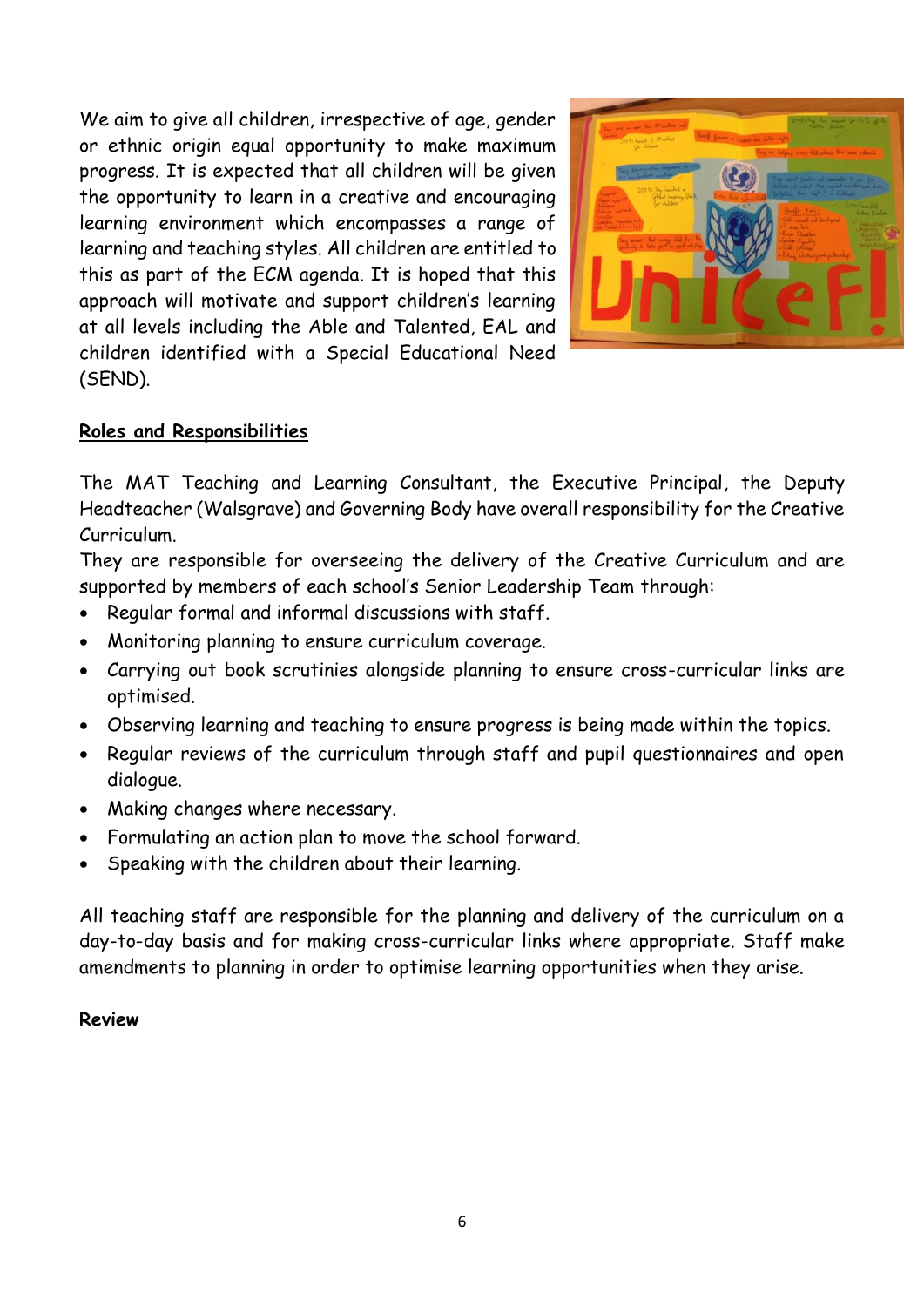This policy will be reviewed in line with the School Development Plan.